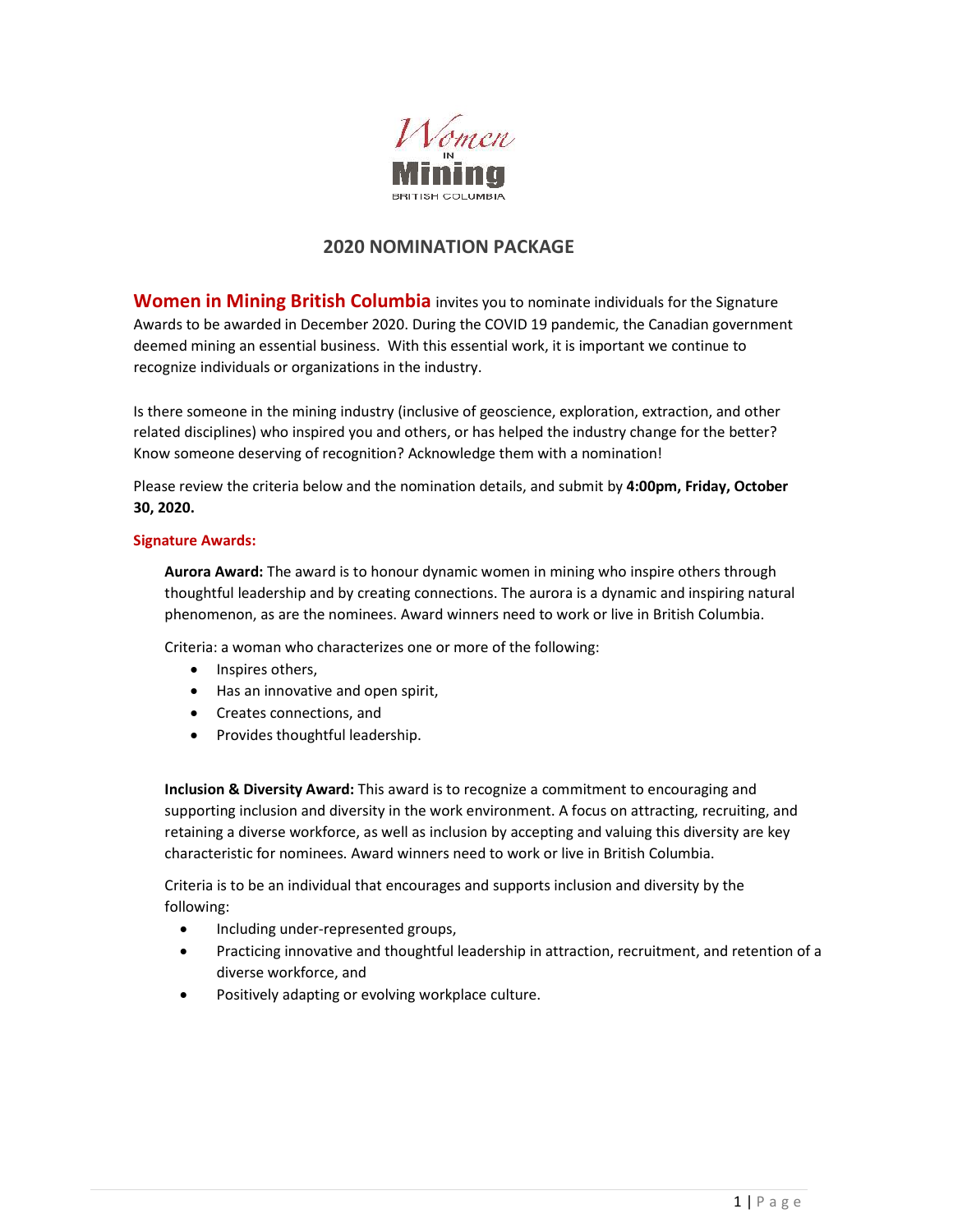

**Julia Lane Rising Star Award**: The award is to honour women who are 'rising stars' in the mining industry. This can be someone starting out their career or an individual who is mid-career and creating positive legacies and leading by example. Award winners need to work or live in the Cordillera region (i.e. BC and Yukon).

Criteria: a woman who embodies the following positive qualities:

- Passionate about exploration or mining,
- Dedicated to their work or project,
- Leads by example,
- Leaves positive legacies and impacts on those she encounters, and
- Dedicates time and energy to share knowledge and support others.

#### **How to Nominate**

Please provide two reference forms per nominee. You may provide up to one additional page per reference form if more space is required. Both bulleted examples and text, or paragraph format are acceptable.

Submit the reference forms to WIMBC Signature Awards Sub-Committee Adjudication Team at WIMBCsignatureawards@gmail.com by **4:00pm PST on October 30, 2020.**

## **Key Dates**

- October 1, 2020 Nominations open
- October 30, 2020 Nominations close (submit by 4:00pm PST)
- December 2020 Awards Presentation

If you have questions please e-mail WIMBCsignatureawards@gmail.com.

Reference forms can be found attached or at: Women in Mining BC

## **Awards Presentation**

Due to COVID-19 and the uncertainty around size of gatherings, the "Women in Mining 2020 Gala Reception" will not be held. A "Virtual Ceremony" is being planned for the awards presentation.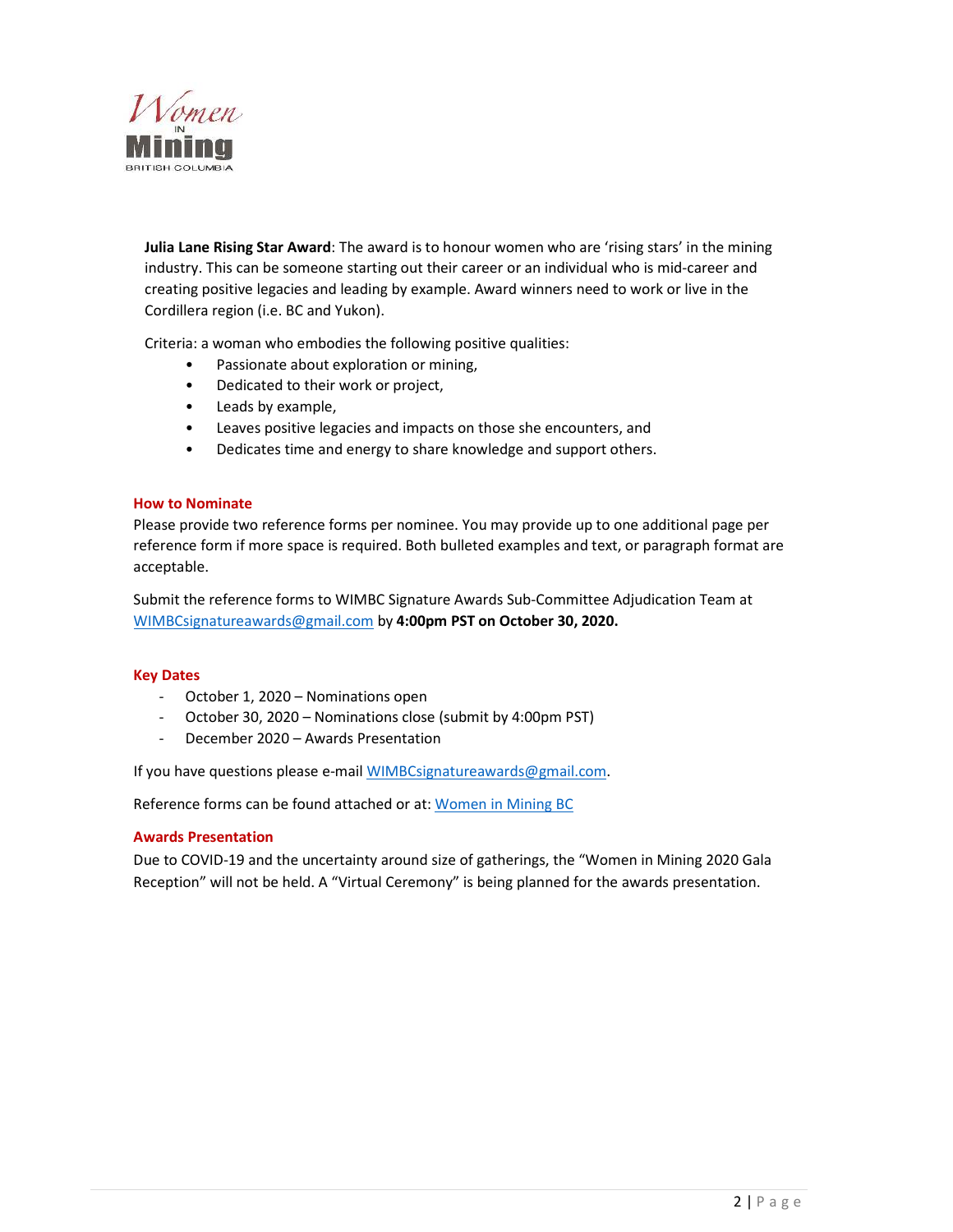

**Aurora Award:** The award is to honour dynamic women in mining who inspire others through thoughtful leadership and by creating connections. The aurora is a dynamic and inspiring natural phenomenon, as are the nominees. Award winners need to work or live in British Columbia.

Criteria is to be a woman who characterizes one or more of the following:

- Inspires others,
- Has an innovative and open spirit,
- Creates connections, and
- Provides thoughtful leadership.

Provide two reference forms per nominee. You may provide up to one additional page if more space is required. Submit the reference forms to WIMBC Signature Awards Sub-Committee Adjudication Team at WIMBCsignatureawards@gmail.com by **4:00pm PST on October 30, 2020.** 

Nominee Contact Information (individual/organization):

| Name                                                                                                                 | Company |  |  |  |  |  |
|----------------------------------------------------------------------------------------------------------------------|---------|--|--|--|--|--|
| Phone                                                                                                                | E-mail  |  |  |  |  |  |
| Nominator Contact Information (your info):                                                                           |         |  |  |  |  |  |
| Name                                                                                                                 | Company |  |  |  |  |  |
| Phone                                                                                                                | E-mail  |  |  |  |  |  |
| I agree that all information in this form is an accurate representation of the individual or organization.           |         |  |  |  |  |  |
| Nominator Signature:                                                                                                 |         |  |  |  |  |  |
| How do you know the individual/organization?                                                                         |         |  |  |  |  |  |
|                                                                                                                      |         |  |  |  |  |  |
| What personality aspects of the individual/organization makes them worthy of the ward? Provide specific<br>examples. |         |  |  |  |  |  |
|                                                                                                                      |         |  |  |  |  |  |
|                                                                                                                      |         |  |  |  |  |  |
|                                                                                                                      |         |  |  |  |  |  |

What tasks or actions have been completed that align with the criteria of the award? Provide specific examples.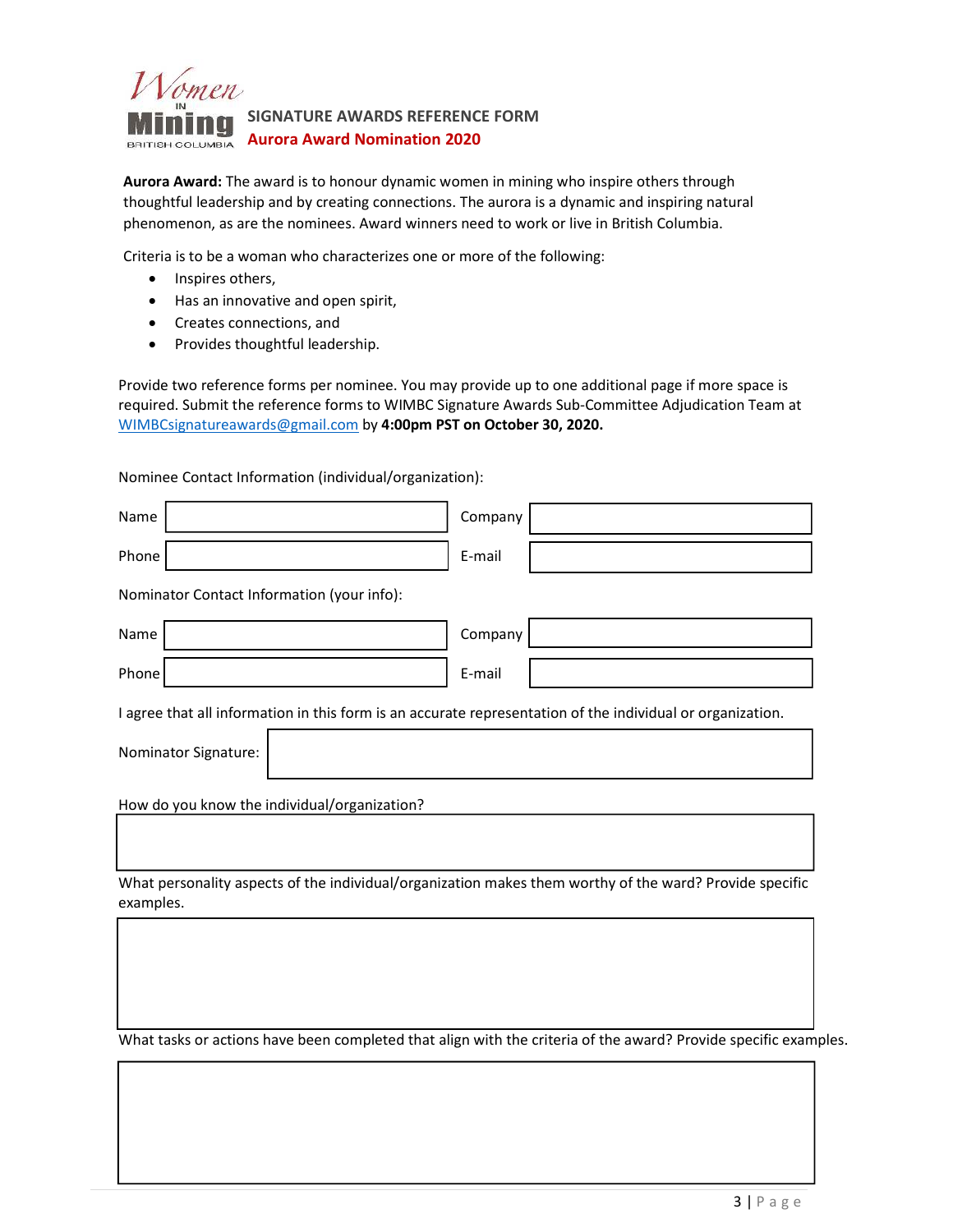

**Inclusion & Diversity Award:** This award is to recognize a commitment to encouraging and supporting inclusion and diversity in the work environment. A focus on attracting, recruiting, and retaining a diverse workforce, as well as inclusion by accepting and valuing this diversity are key characteristic for nominees. Award winners need to work or live in British Columbia.

Criteria is to be an individual that encourages and supports inclusion and diversity by the following:

- Including under-represented groups,
- Practicing innovative and thoughtful leadership in attraction, recruitment, and retention of a diverse workforce, and
- Positively adapting or evolving workplace culture.

Provide two reference forms per nominee. You may provide up to one additional page if more space is required. Submit the reference forms to WIMBC Signature Awards Sub-Committee Adjudication Team at WIMBCsignatureawards@gmail.com by **4:00pm PST on October 30, 2020.**

Nominee Contact Information (individual/organization):

| Name                                         |                                                                                                            | Company |                                                                                                                   |  |  |  |  |
|----------------------------------------------|------------------------------------------------------------------------------------------------------------|---------|-------------------------------------------------------------------------------------------------------------------|--|--|--|--|
| Phone                                        |                                                                                                            | E-mail  |                                                                                                                   |  |  |  |  |
|                                              | Nominator Contact Information (your info):                                                                 |         |                                                                                                                   |  |  |  |  |
| Name                                         |                                                                                                            | Company |                                                                                                                   |  |  |  |  |
| Phone                                        |                                                                                                            | E-mail  |                                                                                                                   |  |  |  |  |
|                                              | I agree that all information in this form is an accurate representation of the individual or organization. |         |                                                                                                                   |  |  |  |  |
| Nominator Signature:                         |                                                                                                            |         |                                                                                                                   |  |  |  |  |
| How do you know the individual/organization? |                                                                                                            |         |                                                                                                                   |  |  |  |  |
|                                              |                                                                                                            |         | What personality aspects of the individual/organization makes them worthy of the ward? Provide specific examples. |  |  |  |  |
|                                              |                                                                                                            |         |                                                                                                                   |  |  |  |  |

What tasks or actions have been completed that align with the criteria of the award? Provide specific examples.